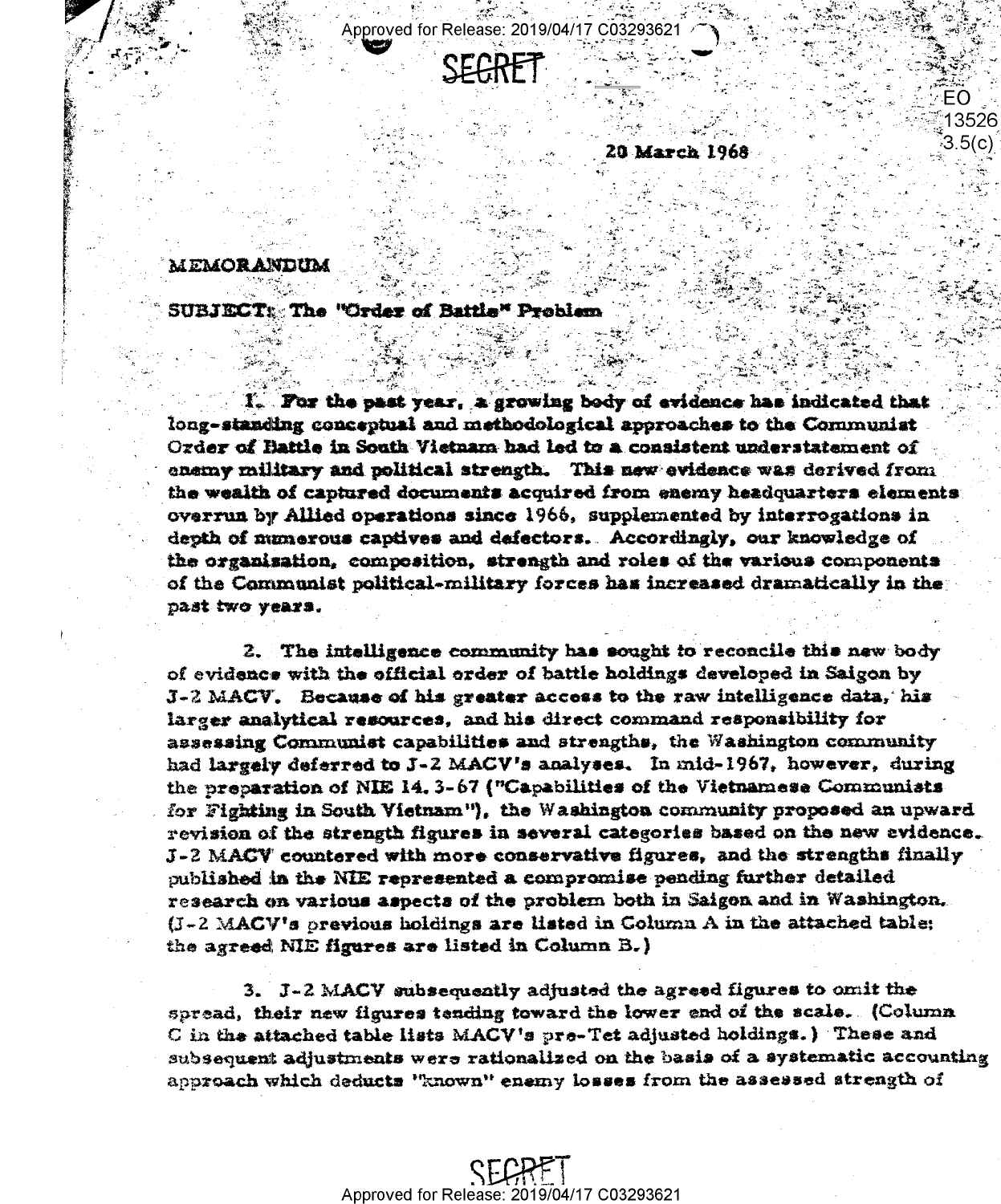specific Communist units and force components. Since the Washington community already had serious reservations concerning the completeness of the data base, it was felt that this bookkeeping methodology exacerbated the problem of reconciling the new evidence with the officially "accepted" figures.

4. Our own detailed research in recent months on the various components of the Communist force structure has led us to conclude that their strengths -before the Tet offensive -- were substantially higher than MACV's holdings. (Column D in the attached table lists our strength estimates.) Since Tet. J-2 MACV has further adjusted his holdings of enemy strengths to account for reported Communist losses and allow for the belated acceptance of additional NVA troops which infiltrated into I Corps in December and January." (MACV's current adjusted holdings are listed in Column E of the attached table. )

5. Our continuing problems with MACV are partly methodological, partly conceptual, and partly philosophical. MACV uses a series of tabulating methodologies which require "hard evidence" reflecting multiple confirmation before units are "accepted" in the order of battle. Although such methods ensure careful analysis at the working level, they do not produce best estimates of an actual state of affairs and inevitably lag behind current reality. This has been particularly true with regard to administrative service and guerrilla strengths, where the evidence is admittedly less conclusive than for Main and Local Force elements. As for the political infrastructure, our problem is to some extent one of clumsy definitions which encompass more than hard core leadership but exclude many full-time activists. Moreover, MACV is adamantly opposed to any quantified estimate of "irregulars." The philosophical problem derives from our desire to give the clearest possible picture of the total enemy threat which frequently conflicts with MACV's desire to maximize the appearance of operational progress and reluctance to acknowledge past estimative errors.

6. A more immediate problem -- since the Tet offensive -- results from MACV's deducting the entire reported KIA total from its military strength holdings. Thus, even after "accepting" about 20,000 NVA troops, MACV's strength figures were reduced by about 21,000. We have not yet adjusted our pre-Tet estimate for losses since I February because: (a) there is no clear evidence permitting a break-out of the reported losses against the various force components, and (b) there is yet no evidence permitting a firm assessment of the extent to which these losses have been offset by intensified recruiting and increased infiltration. We fael strongly, however, that whatever KIA figuresis used -- and we have serious reservations regarding the reported figures -- it should be attrited against all enemy forces (i.e., the total "insurgency base"), and not against the select groups used by MACV.

#### **APAR** Approved for Release: 2019/04/17 C03293621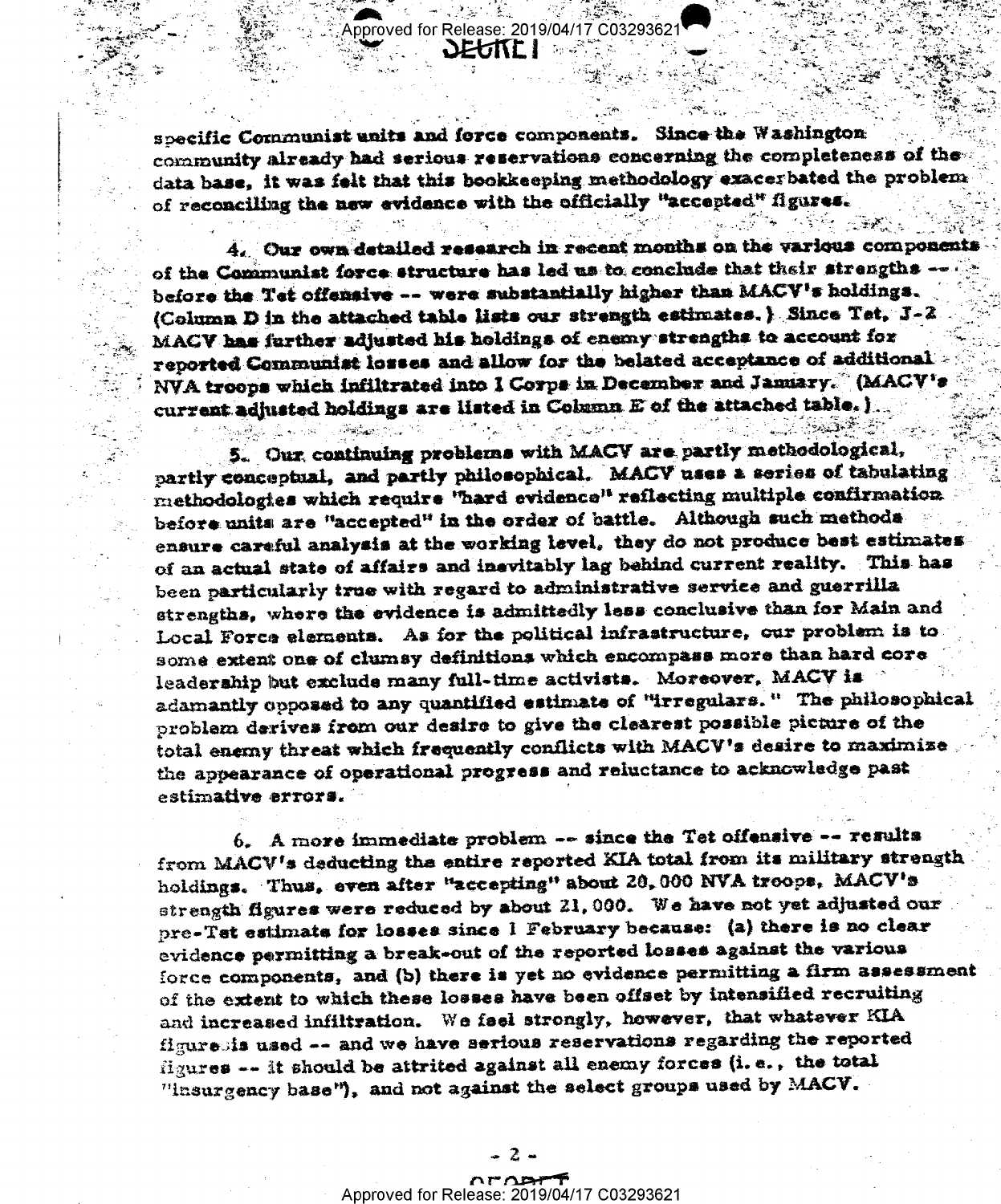pproved for Release: 2019/04/17 C03293621

SFARET

7. Our strength estimates, which are being coordinated in the Washington community, do not reflect, for the most part, a real increase in Communist military strength over recent months. Rather, they largely represent adjustments to reflect armed components and personnel which have existed but have been omitted from previous estimates. Most components (excluding NVA and VC Main Force elements) have actually declined somewhat from peak strengths reached in 1966 because of subsequent losses. We believe these figures represent a realistic assessment of current enemy strength, and one which should be taken into account in our policies and plans

Attachment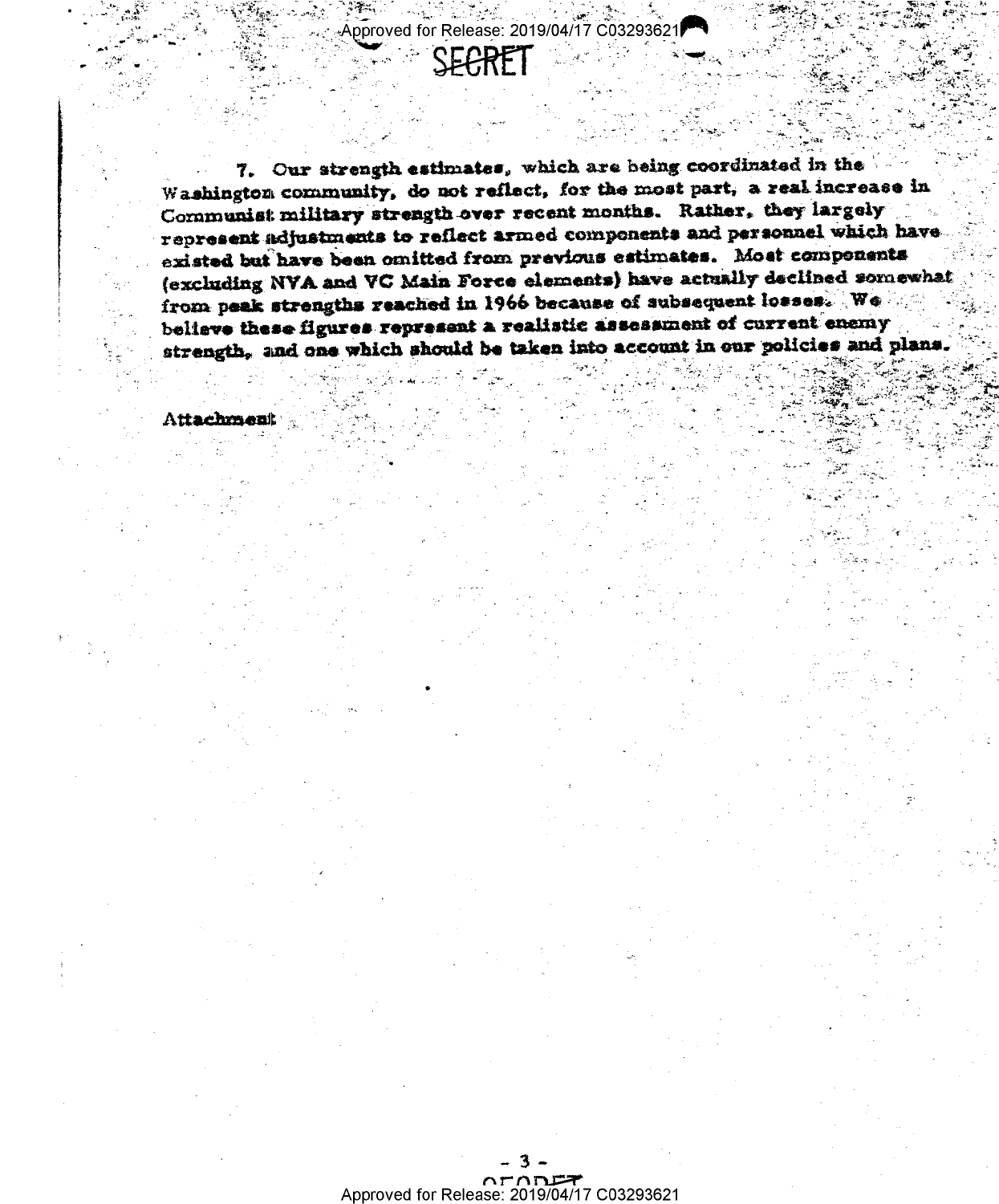## Approved for Release: 2019/04/17 C03293621

# COMMUNIST SOFFICE IN VIETNAM

| COMPONENT                  | MACV Holdings<br>$S$ ept $67$ | AgreedNIE<br>Figures      | MACV Holdings<br>30 Nov 67 | CIA Pre-Tet<br><i>Estimate</i> | E.<br>MACV Post-Tet<br>Holdings |
|----------------------------|-------------------------------|---------------------------|----------------------------|--------------------------------|---------------------------------|
| Main Force-<br>Local Force | 116,552                       | 119.000                   | 114, 577                   | $160,000^5$                    | 122, 951                        |
| Administrative<br>Services | 25,753                        | 35-40,000                 | 37,600                     | $75 - 120,000^6$               | 33,725                          |
| Guerrillas                 | 112,760 <sup>1</sup>          | $70 - 90,000^2$           | 81,300 <sup>4</sup>        | 100-120,0007                   | 47, 470 <sup>2</sup>            |
| Sub-Total                  | 255,065                       | $224 - 249,000$           | 223,477                    | $335 - 380,000$                | 204, 126                        |
| Self-Defense               | $\sim$ $\frac{3}{2}$          | Unquantified <sup>*</sup> | Unquantified               | $100,000^8$                    | Unquantified <sup>®</sup>       |
| Political Cadre            | 39, 175                       | 75-85,000                 | 84,000                     | 80-120,0007                    | 84,000<br>$4\pi/2$              |
| Total                      | 294, 240                      | 299-334,000               | 307, 477                   | 515-600,000                    | 288,126                         |

- 1. Grouped guerrilla and self-defense components into one NOTES:
	- 2. Includes guerrilla strength only.
	- Included with guerrillas. 3.
	- 4. Agreed that no figure would be listed, with statement that Self-Defenss strength had reached 150.000 in mid-1966.
	- 5. Difference between columns C and D results from our inclusion of identified units (22,000) infiltrated since November, plus 24,000 in specialized elements not reflected in MACV's holdings
	- 6. Difference results from inclusion of numerous elements at various levels not recognized by MACV's holdings.
	- 7. Evidence strongly supports this higher spread.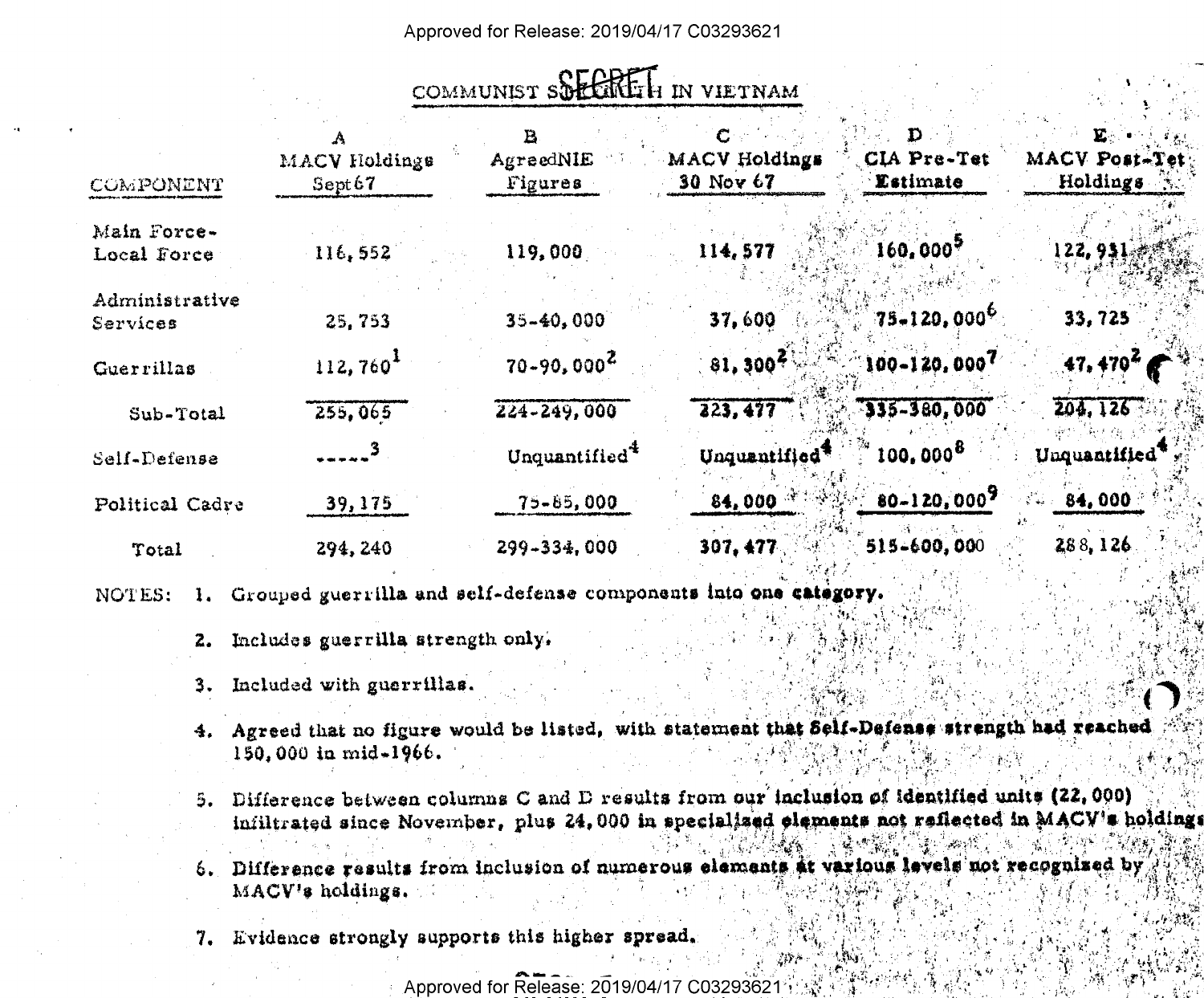

- 8. Evidence supports an order-of-magnitude estimate of this size; we believe this increment, which suffers losses and plays a significant role, should be included in the "insurgency base."
- 9. Accumulating evidence tends to support the existence of organized elements at the higher end of this spread.